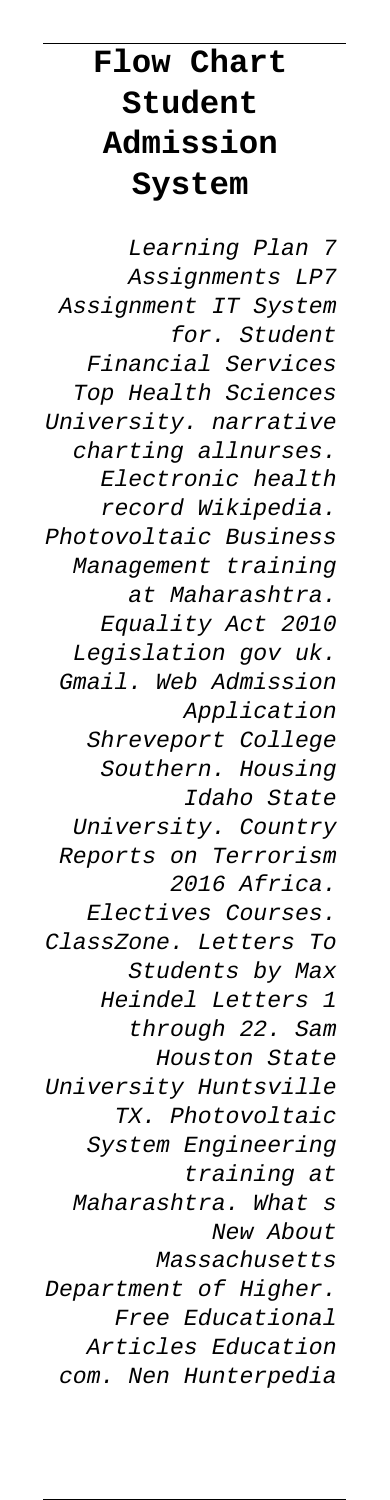FANDOM powered by Wikia. Match Capacity and Demand to Improve Flow. What's going on with A amp E waiting times The King s Fund. Library Idaho State University. Shreveport Community College Admission Requirements SUSLA. KARDEX What is it and when is it used allnurses. NITDGP MBA Admission Portal. Engineers Institute Best Institute for GATE Coaching in. Course Listing Farmingdale State College. Hattie Ranking 252 Influences And Effect Sizes Related To. Turnitin Technology to Improve Student Writing. A Randomized Trial of High Flow Oxygen Therapy in Infants

## **learning plan 7 assignments lp7 assignment it system for** may 8th, 2018 - 1 answer to learning plan 7assignments lp7 assignment it system for st timothy $\hat{a}\in\mathbb{R}^{m}$ s this assignment will

assess the competency 7 analyze potential applications of an information technology system and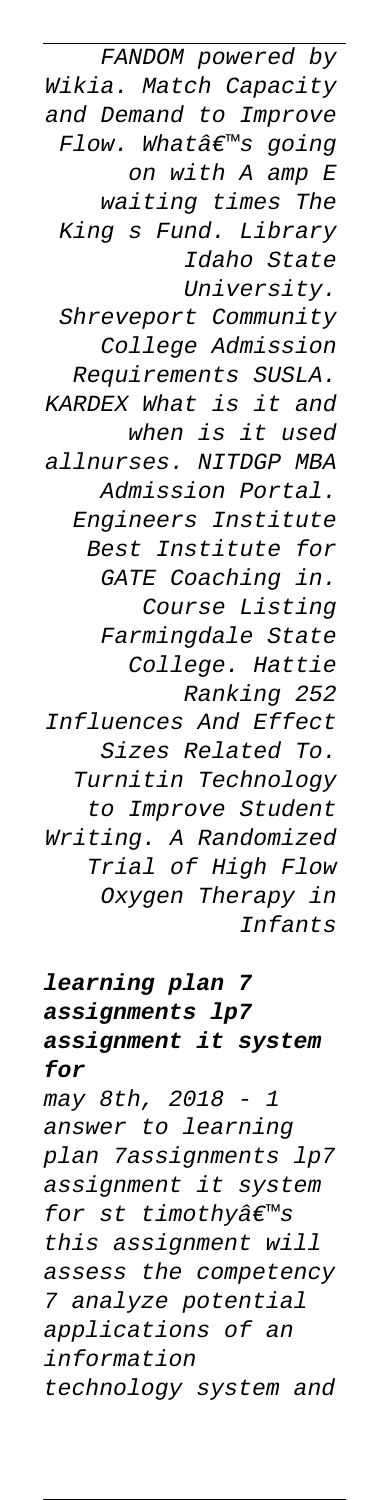marketing strategies and the impact of changes in regulations' '**STUDENT FINANCIAL SERVICES TOP HEALTH SCIENCES UNIVERSITY** MAY 9TH, 2018 STUDENT BUDGET DETERMINATION THE STUDENT EXPENSE BUDGET IS DETERMINED EACH YEAR BY THE STUDENT FINANCIAL SERVICES DIRECTOR EVERY EFFORT IS MADE TO ENSURE ALLOWANCES IN EACH CATEGORY ARE REALISTIC AND FAIR' '**narrative Charting Allnurses**

November 25th, 2006 - I Am A Lpn Nursing Student Today At School All Of Us Were Told That If We Get 2 U S On Our Nurses Notes And Care Plans That Despite Our Grades We Are Out Of The Program''**ELECTRONIC**

## **HEALTH RECORD**

**WIKIPEDIA**

**MAY 9TH, 2018 - AN ELECTRONIC HEALTH RECORD EHR OR ELECTRONIC MEDICAL RECORD EMR IS THE SYSTEMATIZED COLLECTION OF PATIENT AND POPULATION ELECTRONICALLY STORED HEALTH INFORMATION IN A DIGITAL FORMAT**'

'**Photovoltaic Business Management training at Maharashtra** May 11th, 2018 - Flow up Installation Process selling and promotional methods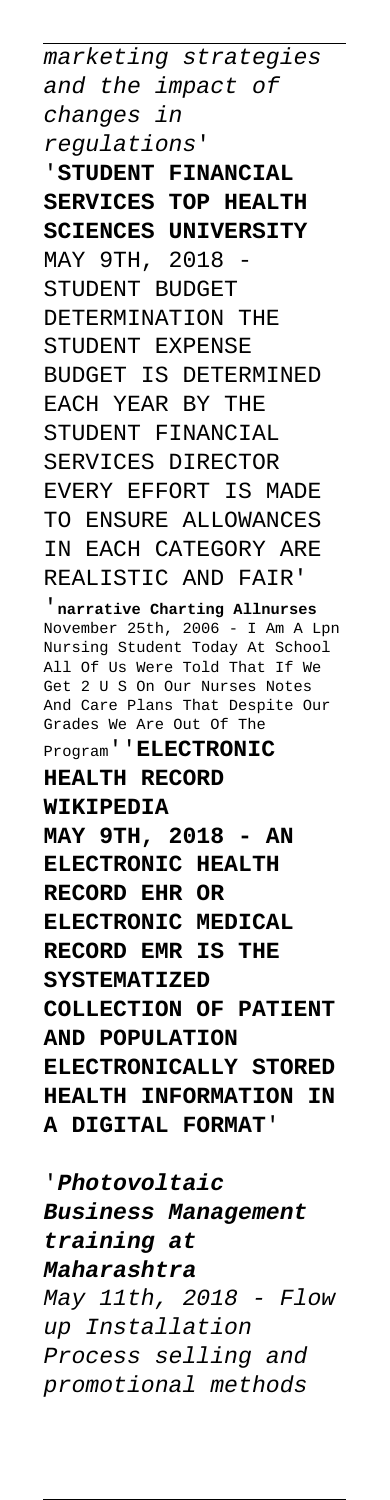depth product knowledge BOQ P O filling tender form tax implications negotiate with client interpersonal relationships Solar Power Consultancy Services pv system training for professional entrepreneur working person in india Solar Training for professionals entrepreneurs'

'**EQUALITY ACT 2010 LEGISLATION GOV UK FEBRUARY 23RD, 2011 CHANGES TO LEGISLATION THERE ARE OUTSTANDING CHANGES NOT YET MADE BY THE LEGISLATION GOV UK EDITORIAL TEAM TO EQUALITY ACT 2010 ANY CHANGES THAT HAVE ALREADY BEEN MADE BY THE TEAM APPEAR IN THE CONTENT AND ARE REFERENCED WITH ANNOTATIONS**''**Gmail**

May 7th, 2018 - Gmail Is Email

That S Intuitive Efficient And

Useful 15 GB Of Storage Less

Spam And Mobile Access'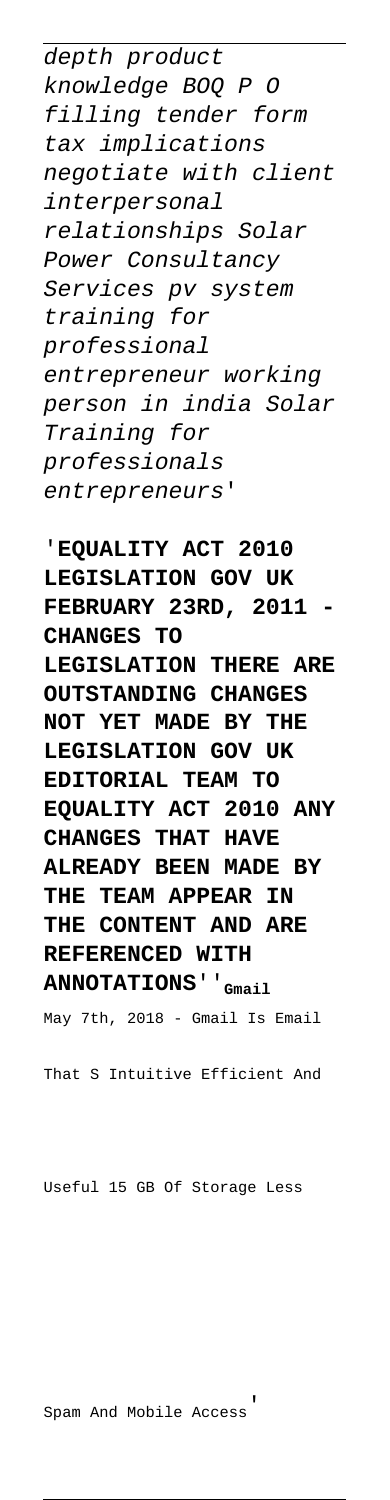'**Web Admission Application Shreveport College Southern** May 8th, 2018 - 3 International New Freshmen Select this application type if you are an international student who has never attended another college during a regular semester spring or fall''**Housing Idaho State University** May 11th, 2018 Idaho State University a Carnegie classified doctoral research and teaching institution founded in 1901 attracts students from around the world to its Idaho campuses'

'**Country Reports on Terrorism 2016 Africa** May 8th, 2018 - AFRICA Overview Africa experienced significant

levels of terrorist activity in

2016 In East Africa the Somalia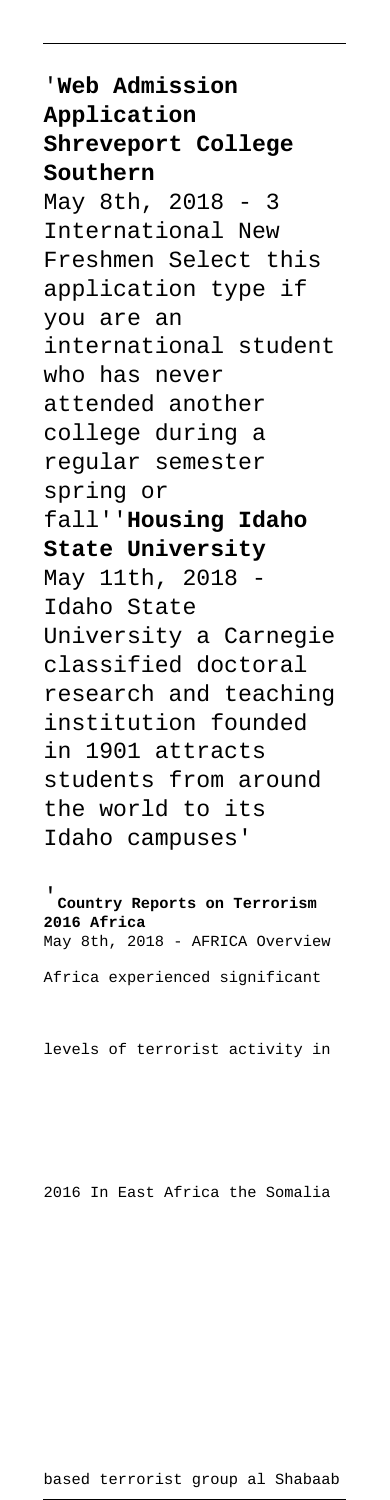remained the most potent threat to regional stability having regained territory in parts of southern and central Somalia' '**Electives Courses** May 10th, 2018 **Please note that you now have the option to search and sort electives based on department You can**

**also search electives based on the following criteria**' '**ClassZone**

May 10th, 2018 - ClassZone Book

Finder Follow these simple steps

to find online resources for

your book''**letters to students by max heindel letters 1 through 22** may 7th, 2018 **letter no 2 february 1911 soul growth through doing i hope that you thoroughly studied the christmas lesson and are thoroughly familiar with the phenomenon of the spiritual ebb**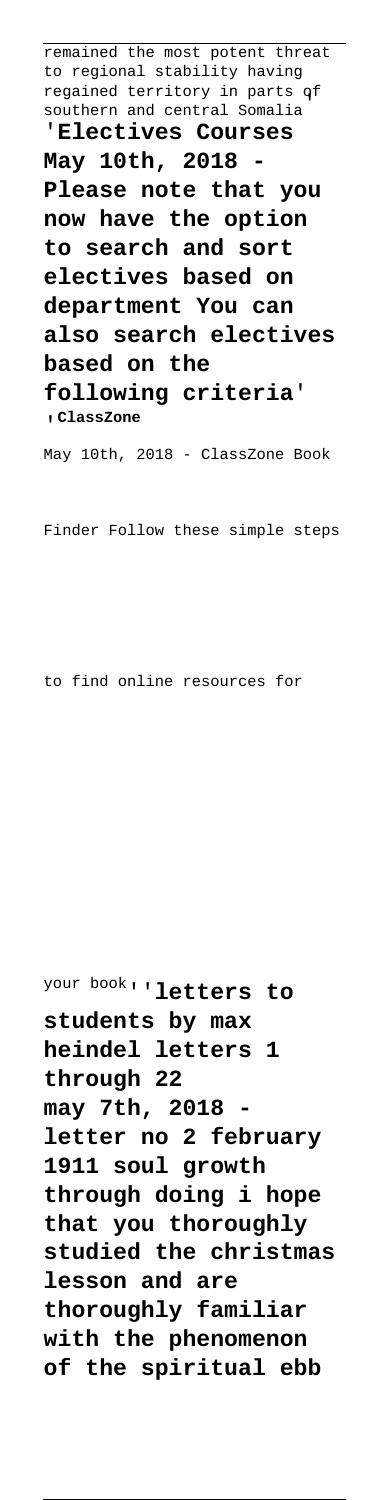**and flow in the universe so that you will be able to give a reason for your faith i**' '**Sam Houston State University Huntsville TX** May 10th, 2018 - Serving over 18 000 undergraduate graduate and doctoral students SHSU s Carnegie classification places it in the top 7 of U S higher education institutions' '**Photovoltaic System Engineering training at Maharashtra** May 9th, 2018 - Job Role Job Role of Solar Engineer Assessing the installation site job understanding the principle of PV system handling installation tools amp equipment understanding functions amp process of installation materials mounting and installing the panels at customer s premises as per design amp specification and ensuring effective functioning of''**what s new about massachusetts department of higher** may 9th, 2018 official website of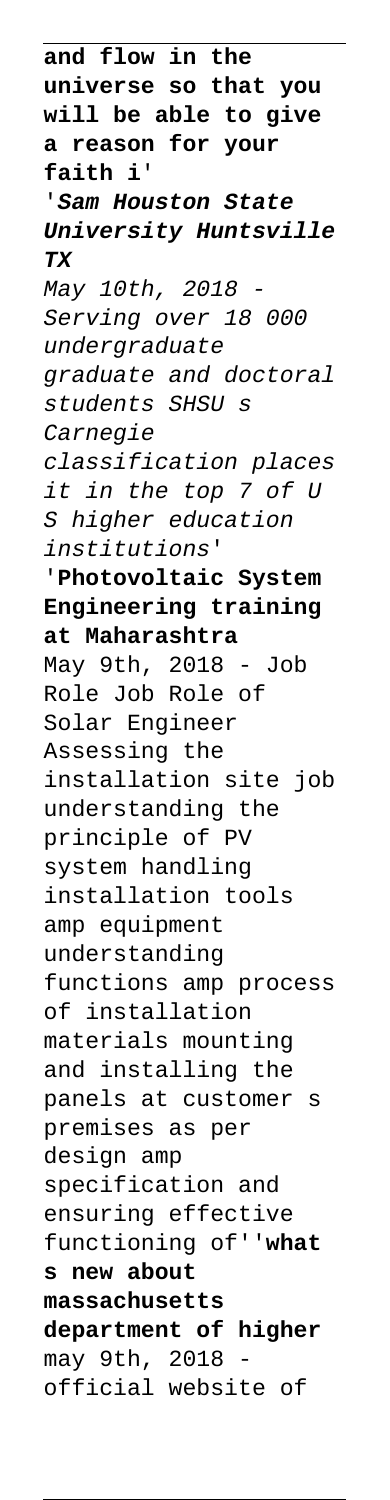the massachusetts department of higher education march 5 2018â€""all of us have the power as students to organize together and demand a system that works for us â€. umass amherst student nathalie amazan told the 500 attendees of public higher education advocacy day at the massachusetts state house on march 5'

'**Free Educational Articles Education com May 9th, 2018 - Education and parenting articles offer expert tips and information on raising kids Read educational articles parenting articles amp more**' '**NEN HUNTERPEDIA**

**FANDOM POWERED BY WIKIA**

MAY 9TH, 2018 - WING INITIATING GON AND KILLUA TO NEN A STUDENT LEARNING NEN TRAINS TO MANUALLY OPEN AND CLOSE THEIR AURA NODES SO THAT THEY CAN CONTROL THE FLOW OF THEIR AURA'

'**Match Capacity and Demand to Improve Flow** May 10th, 2018 - Appropriately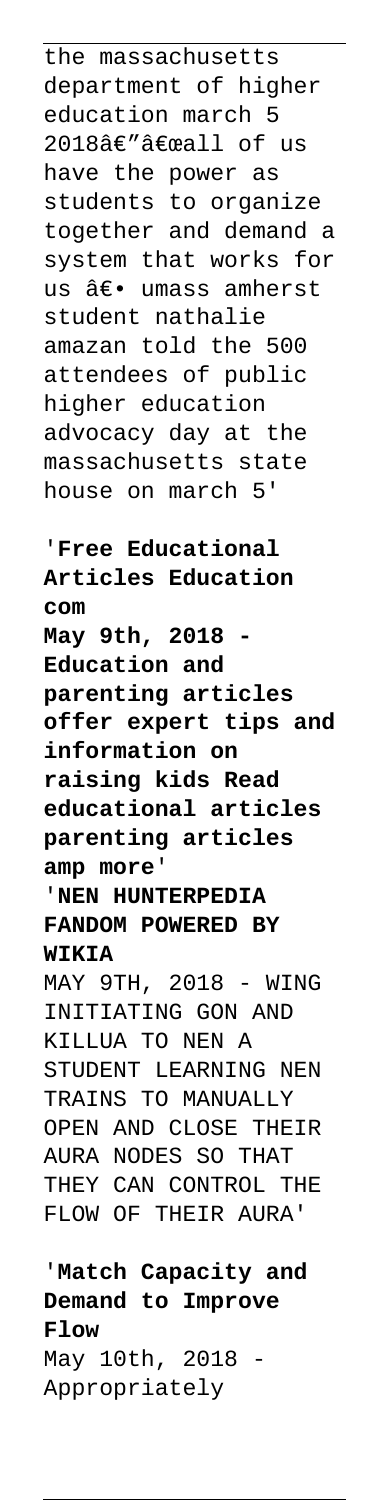matching the available capacity in the system to meet the demand for care is necessary to reduce delays improve flow and improve safety'

'Whatâ€<sup>™</sup>s going on **with A amp E waiting times The King s Fund** October 26th, 2016 Source Hospital Accident and Emergency Activity 2016 17 A amp E waiting times are often used as a barometer for overall performance of the NHS and social care system This is because A amp E waiting times can be affected by changing activity and pressures in other services such as the ambulance service primary care community based care and social' '**Library Idaho State University May 10th, 2018 Idaho State University a Carnegie classified doctoral research and teaching institution founded in 1901 attracts students from around the world to its Idaho campuses**'

'**shreveport community**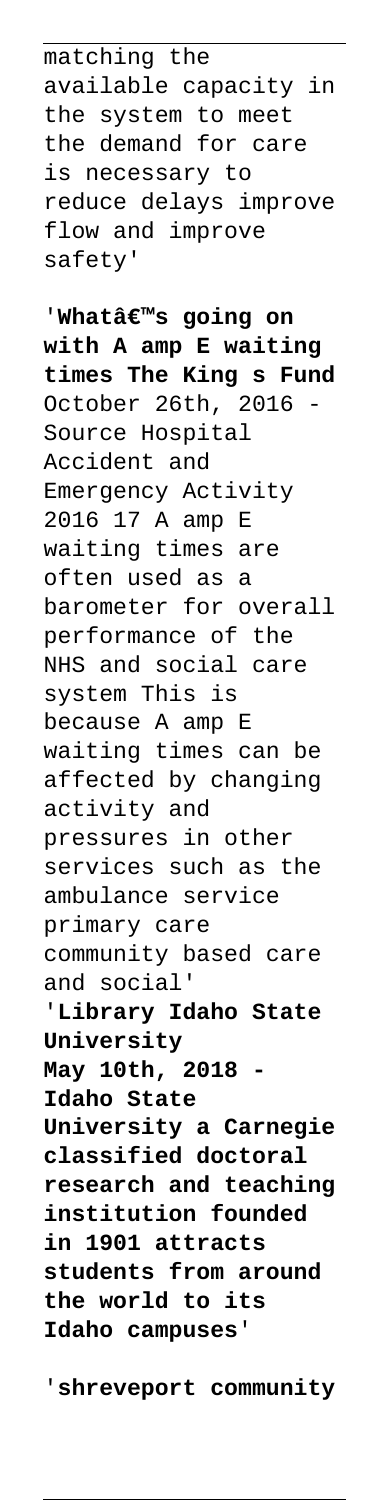**college admission requirements susla** may 9th, 2018 review a list of items which are required to be considered for admission to the university''**KARDEX What Is It And When Is It Used Allnurses** May 9th, 2018 Hey Guys What Is Meant By KARDEX And Is It Used In Hospitals On Placement In What Situations I Am A Div2 Nursing Student Of 3 Months Just Began The Constant Learning Process P Can You Please''NITDGP **MBA Admission Portal** May 9th, 2018 - Apply Online Department of Management Studies National Institute of Technology Durgapur is an institute of National Importance created by NIT act in parliament of India'

'**engineers institute best institute for gate coaching in** may 9th, 2018 - gate coaching at eii is top ranked gate coaching institute with highest results eii offers best gate ies and psus coaching in delhi'

## '**COURSE LISTING FARMINGDALE STATE COLLEGE**

MAY 11TH, 2018 - AET 105 FUEL SYSTEMS SI ENGINES THIS IS A THEORY LABORATORY COURSE DEVELOPED TO GIVE THE STUDENT A BASIC UNDERSTANDING OF SPARK IGNITED INTERNAL COMBUSTION ENGINE FUEL SYSTEMS''**hattie**